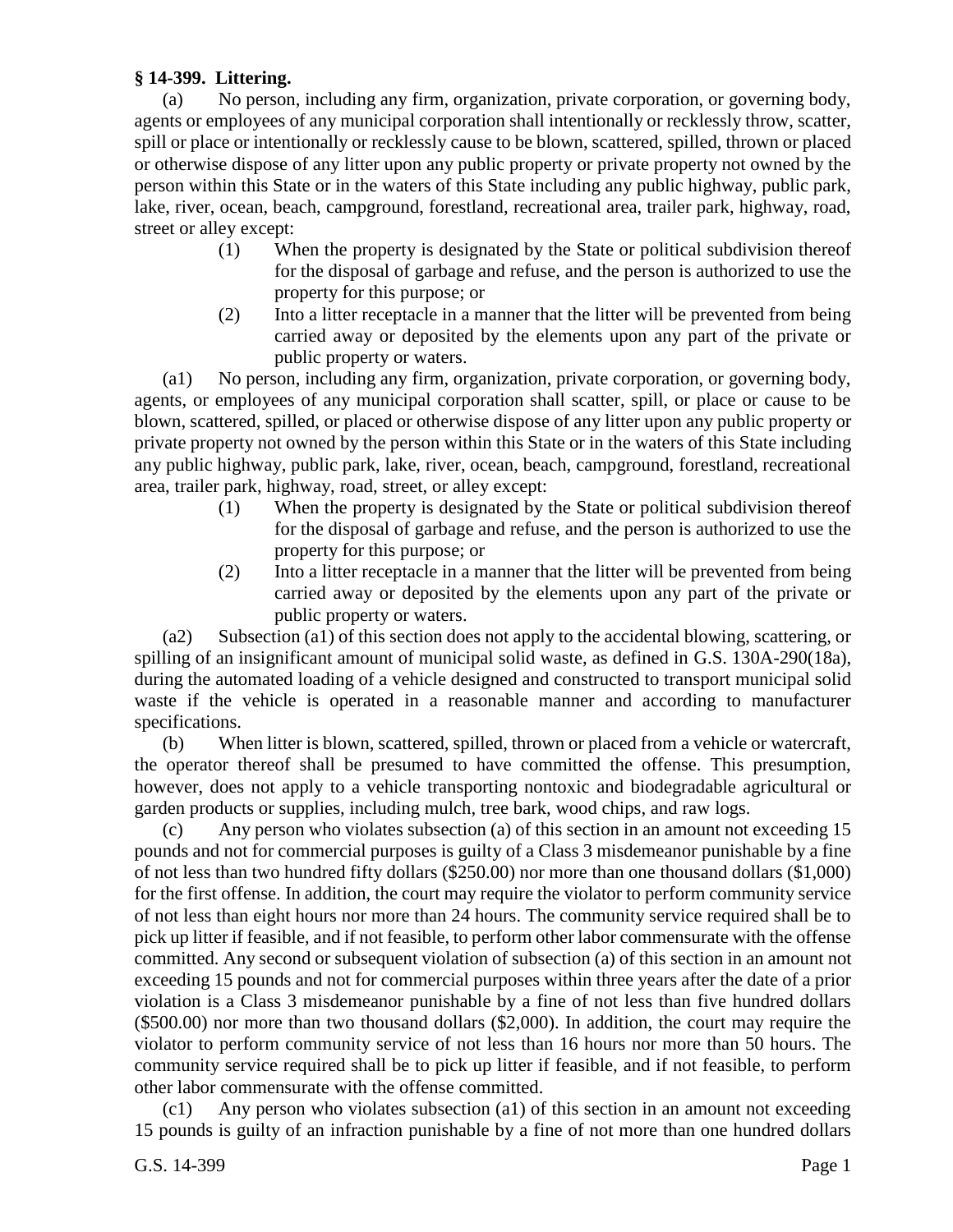(\$100.00). In addition, the court may require the violator to perform community service of not less than four hours nor more than 12 hours. The community service required shall be to pick up litter if feasible, and if not feasible, to perform other labor commensurate with the offense committed. Any second or subsequent violation of subsection (a1) of this section in an amount not exceeding 15 pounds within three years after the date of a prior violation is an infraction punishable by a fine of not more than two hundred dollars (\$200.00). In addition, the court may require the violator to perform community service of not less than eight hours nor more than 24 hours. The community service required shall be to pick up litter if feasible, and if not feasible, to perform other labor commensurate with the offense committed. For purposes of this subsection, the term "litter" shall not include nontoxic and biodegradable agricultural or garden products or supplies, including mulch, tree bark, and wood chips.

(d) Any person who violates subsection (a) of this section in an amount exceeding 15 pounds but not exceeding 500 pounds and not for commercial purposes is guilty of a Class 3 misdemeanor punishable by a fine of not less than five hundred dollars (\$500.00) nor more than two thousand dollars (\$2,000). In addition, the court shall require the violator to perform community service of not less than 24 hours nor more than 100 hours. The community service required shall be to pick up litter if feasible, and if not feasible, to perform other community service commensurate with the offense committed.

(d1) Any person who violates subsection (a1) of this section in an amount exceeding 15 pounds but not exceeding 500 pounds is guilty of an infraction punishable by a fine of not more than two hundred dollars (\$200.00). In addition, the court may require the violator to perform community service of not less than eight hours nor more than 24 hours. The community service required shall be to pick up litter if feasible, and if not feasible, to perform other labor commensurate with the offense committed.

(e) Any person who violates subsection (a) of this section in an amount exceeding 500 pounds or in any quantity for commercial purposes, or who discards litter that is a hazardous waste as defined in G.S. 130A-290 is guilty of a Class I felony.

(e1) Any person who violates subsection (a1) of this section in an amount exceeding 500 pounds is guilty of an infraction punishable by a fine of not more than three hundred dollars (\$300.00). In addition, the court may require the violator to perform community service of not less than 16 hours nor more than 50 hours. The community service required shall be to pick up litter if feasible, and if not feasible, to perform other labor commensurate with the offense committed.

(e2) If any person violates subsection (a) or (a1) of this section in an amount exceeding  $15$ pounds or in any quantity for commercial purposes, or discards litter that is a hazardous waste as defined in G.S. 130A-290, the court shall order the violator to:

- (1) Remove, or render harmless, the litter that he discarded in violation of this section;
- (2) Repair or restore property damaged by, or pay damages for any damage arising out of, his discarding litter in violation of this section; or
- (3) Perform community public service relating to the removal of litter discarded in violation of this section or to the restoration of an area polluted by litter discarded in violation of this section.
- (f) A court may enjoin a violation of this section.

(f1) If a violation of subsection (a) of this section involves the operation of a motor vehicle, upon a finding of guilt, the court shall forward a record of the finding to the Department of Transportation, Division of Motor Vehicles, which shall record a penalty of one point on the violator's drivers license pursuant to the point system established by G.S. 20-16. There shall be no insurance premium surcharge or assessment of points under the classification plan adopted under G.S. 58-36-65 for a finding of guilt under this section.